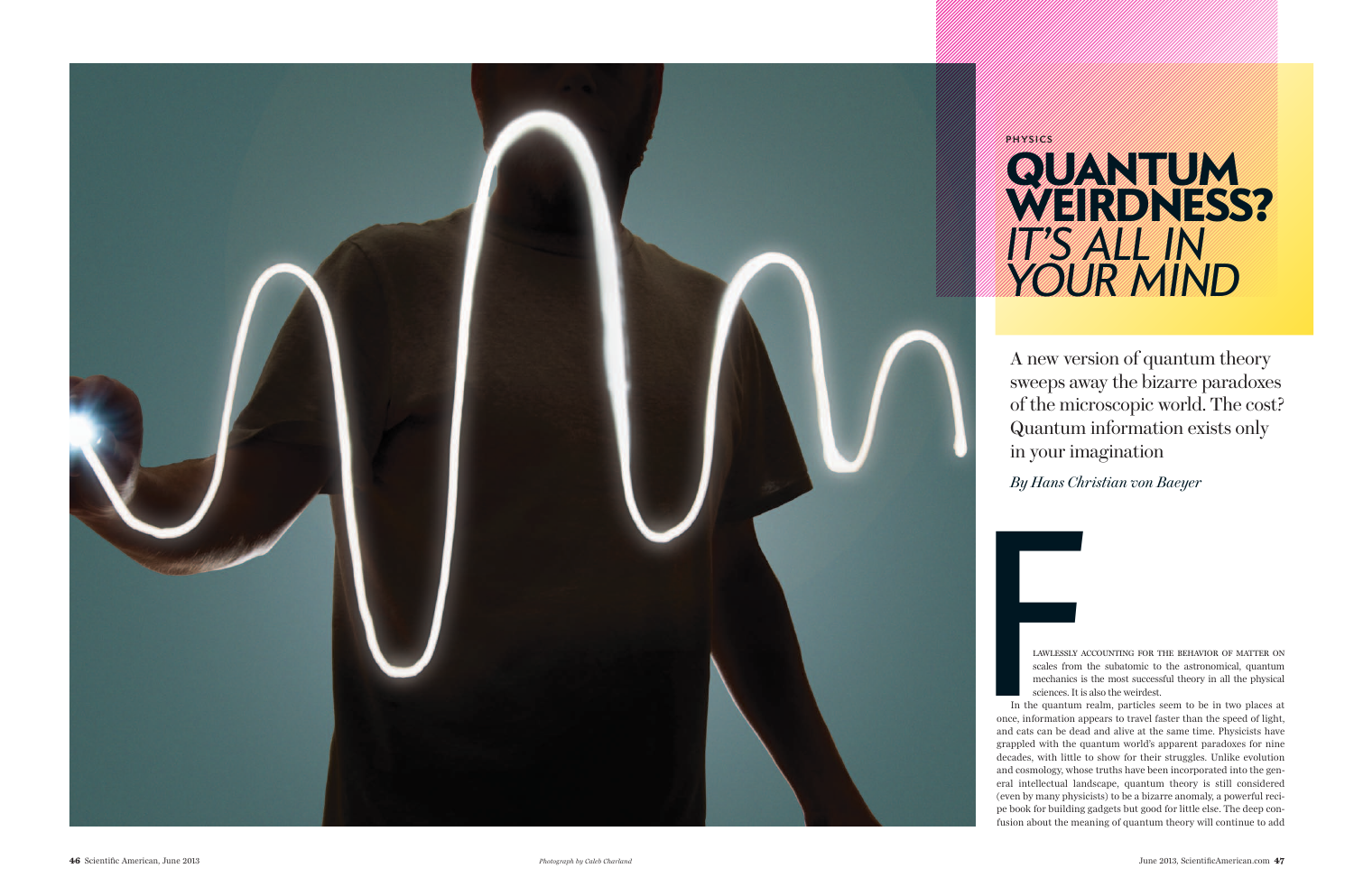fuel to the perception that the deep things it is so urgently trying to tell us about our world are irrelevant to everyday life and too weird to matter.

In 2001 a team of researchers began to develop a model that either eliminates the quantum paradoxes or puts them in a less troubling form. The model, known as Quantum Bayesianism, or QBism for short, reimagines the entity that lies at the heart of quantum weirdness—the wave function.

In the conventional view of quantum theory, an object such as an electron is represented by its wave function, a mathematical expression that describes the object's properties. If you want to predict how the electron will behave, you calculate how its wave function evolves in time. The result of the calculation gives you the probability that the electron will have a certain property (like being in one place and not another). But problems arise when physicists assume that a wave function is real.

QBism, which combines quantum theory with probability theory, maintains that the wave function has no objective reality. Instead QBism portrays the wave function as a user's manual, a mathematical tool that an observer uses to make wiser decisions about the surrounding world—the quantum world. Specifically, the observer employs the wave function to assign his or her personal belief that a quantum system will have a specific property, realizing that the individual's own choices and actions affect the system in an inherently uncertain way. Another observer, using a wave function that describes the world as the person sees it, may come to a completely different conclusion about the same quantum system. One system—one event—can have as many different wave functions as there are observers. After observers have communicated with one another and modified their private wave functions to account for the newly acquired knowledge, a coherent worldview emerges.

THE NOTION that the wave function isn't real dates back to the 1930s and the writings of Niels Bohr, one of the founding fathers of quantum mechanics. He considered it part of quantum theory's "purely symbolic" formalism—a computational tool, no more. QBism is the first model to give mathematical backbone to Bohr's assertion. It melds quantum theory with Bayesian statistics, a 200-year-old discipline that defines "probability" as something like "subjective belief." Bayesian statistics also gives formal mathematical rules for how to update one's subjective beliefs in light of new information. By interpreting the wave function as a subjective belief and subject to revision by the rules of Bayesian statistics, the mysterious paradoxes of quantum mechanics vanish, QBism's proponents say.

Seen this way, the wave function "may well be the most powerful abstraction we have ever found," says theoretical physicist N. David Mermin of Cornell University, a recent convert to QBism.

### **THE UNREAL QUANTUM**

Consider again the electron. We know that each time we detect an electron, we find it in one particular location. But when we're not looking, the electron's wave function can spread out, representing the possibility that the electron is in many different places at once. Now make a measurement again. You'll find the electron back in a particular location. According to the standard way of thinking, the observation causes the wave function to instantaneously "collapse" back to a single particular value.

Because the collapse happens everywhere at exactly the same time, it seems to violate the principle of locality—the idea that any change in an object must be caused by another object in its immediate surroundings. This, in turn, leads to some of the puzzles that Albert Einstein called "spooky action at a distance."

From the very birth of quantum mechanics, physicists saw the collapse of the wave function as a paradoxical and deeply disturbing feature of the theory. Its uneasy mysteries pushed physicists to develop alternative versions of quantum mechanics, with mixed success [*see box on page 50*]*.*

Yet QBism says that there is no paradox. The wave function's collapse is just an observer suddenly and discontinuously revising his or her probability assignments based on new information, in the same way that a doctor would revise a cancer patient's prognosis based on a new CT scan. The quantum system hasn't undergone some strange and inexplicable change; the change is in the wave function, which is chosen by the observer to encapsulate the person's expectations.

We can apply this way of thinking to the famous paradox of Schrödinger's cat. Quantum physicist Erwin Schrödinger imagined a sealed box with a live cat, a vial of poison and a radioactive atom. The atom has a 50–50 chance of decaying within an hour, according to the rules of quantum mechanics. If the atom decays, a hammer will smash the vial and release the poison, killing the cat. If it doesn't, the cat lives.

Now run the experiment—but don't look inside the box. After an hour has gone by, traditional quantum theory would hold that the atom's wave function is in a superposition of two states decayed and not decayed. But because you haven't yet observed what is inside the box, the superposition extends further. The

hammer is also in a superposition, as is the vial of poison. And most grotesquely, the standard quantum-mechanical formalism implies that the cat is in a superposition it is both alive and dead at the same time.

By insisting that the wave function is a subjective property of the observer, rather than an objective property of the cat in the box, QBism eliminates the puzzle. The theory says that *of course* the cat is either alive or dead (and not both). Sure, its wave function represents a superposition of *alive* and *dead,* but a wave function is just a description of the observer's beliefs. Asserting that the cat is truly both alive and dead is akin to a baseball fan saying that the Yankees are stuck in a superposition of both *won* and *lost* until he reads the box score. It's an absurdity, a megalomaniac's delusion that one's personal state of mind makes the world come into being.

The hope is that by removing the paradoxes, QBism will help physicists home in on the truly fundamental features of quantum theory—whatever they turn out to be—and "prevent them from wasting their time asking silly questions about illusory puzzles," Mermin says.

### **THE TROUBLEMAKER**

QBism was born in a short paper published in January 2002 under the title "Quantum Probabilities as Bayesian Probabilities," by Carlton M. Caves of the University of New Mexico, Christopher A. Fuchs, then at Bell Labs in Murray Hill, N.J., and Ruediger Schack of the University of London. All three are experienced quantum infor-

mation theorists, and their respective affiliations with a physics department, an industrial laboratory and a department of mathematics illustrate the interdisciplinary nature of their field.

In the intervening decade Fuchs moved to the Perimeter Institute in Ontario and assumed the role of QBism's chief spokesperson. He is a compact Texan with a cheerful disposition and a genial manner. A sandy-colored cowlick at his hairline hints at his irrepressible, irreverent sense of humor. Colleagues are not surprised when he opens an article with the words "In this paper, I try to cause some good-natured trouble."

The core of Fuchs's style is the conviction that science is quintessentially a communal activity and that profound insight is won only through vigorous intellectual combat. He is a whirlwind of activity, lugging his laptop around the world in a beatup backpack, organizing conferences, chairing scientific sessions and giving lectures at universities.

In this spirit, Fuchs has pioneered a new form of literature. In 2011 Cambridge University Press published his e-mail correspondence with scientists around the world in a 600-page tome entitled *Coming of Age with Quantum Information.* As it chronicles the birth pangs of QBism, it offers a glimpse of how theo-

retical physics is created by real-life, warm-blooded human beings, not the two-dimensional creatures of Wikipedia. The book also documents Fuchs's conviction, contrary to most scientists, that philosophy matters, not only in the way in which it influences physics but also in the manner in which it is informed by the profound insights of physics—or should be.

### **POSSIBLE PROBABLES**

Fuchs's openness to philosophical concerns becomes clear when you consider how QBism forces us to reconsider what is meant by probability. Probability is like "time": we know what it is, until we are asked to define it. Sure, the 50 percent probability of throwing heads with a fair coin implies something about 100 tosses, but how does that intuition help to make sense of the proposition that "the probability of rain this evening is 60 percent," or President Barack Obama's 55/45 assessment, before the event, of the probability of success for the bin Laden operation? Over the past three centuries two competing definitions of probability have been developed, each with countless variants. The modern, orthodox alternative, called frequentist probability, defines an event's probability as its relative frequency in a

## The Fix for Quantum Absurdity

To explore the difference between Quantum Bayesianism and the standard interpretation of quantum mechanics, consider the famous example of Schrödinger's cat. In the standard telling, a cat and a vial of poison are sealed in a box. A quantum event that happens with a probability of 50 percent breaks (or does not break) the vial and kills (or does not kill) the cat. Before an observer looks inside the box, the wave function describing the system is in a superposition of both "alive" and "dead" states, as is the cat itself. The observation collapses the cat into one state or another. In QBism, by contrast, the wave function is merely a description of the observer's mental state. The superposition applies to this state, nothing more. The cat is either alive or dead; the observation reveals which.

**Hans Christian von Baeyer** is a theoretical particle physicist and Chancellor Professor emeritus at the College of William and Mary, where he taught for 38 years. He is a fellow of the American Physical Society, author of six popular science books, and the recipient of the Science Writing Award of the American Institute of Physics (twice), a Westinghouse AAAS Writing Award, and a National Magazine Award for essays and criticism.



### **in brief**

**Quantum mechanics** is an incredibly successful theory but one full of strange paradoxes. A recently developed model called Quantum Bayesianism (or QBism) combines quantum theory with probability theory in an effort to eliminate the paradoxes or put them in a less troubling form.

**QBism reimagines** the entity at the heart of quantum paradoxes—the wave function. Scientists use wave functions to calculate the probability that a particle will have a certain property, such as being in one place and not another. But paradoxes arise when physicists assume that a wave function is real.

**QBism maintains** that the wave function is solely a mathematical tool that an observer uses to assign his or her personal belief that a quantum system will have a specific property. In this conception, the wave function does not exist in the world—rather it merely reflects an individual's subjective mental state.